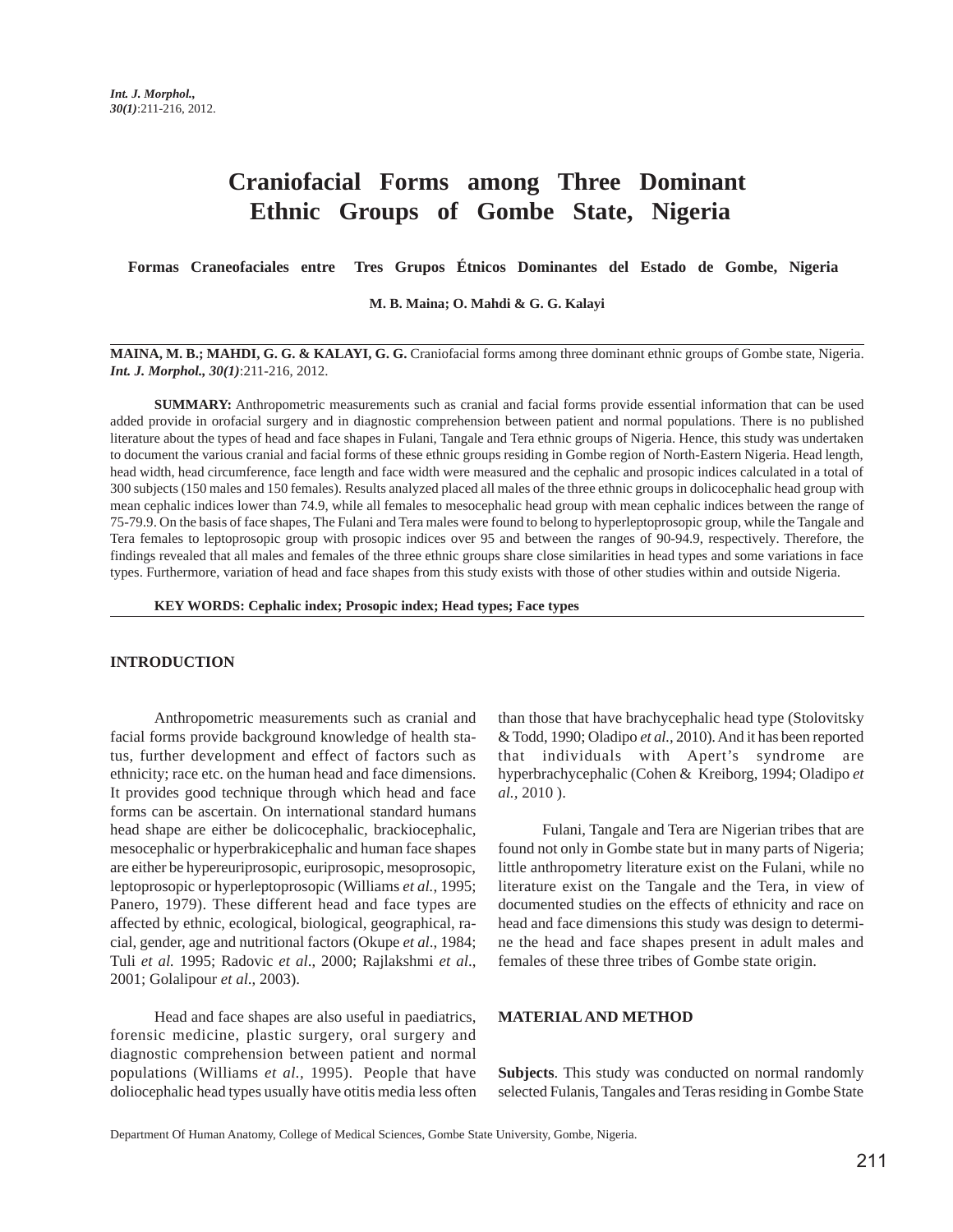region of North-Eastern Nigeria from March to June 2011. A total of 300 subjects (50 males and 50 females from of each tribe) with ages ranging from 18 to 40 years were used. Prior and informed consent was obtained from the subjects, and the study was carried out after obtaining clearance from the ethical committee of Federal Medical Centre Gombe, Nigeria.

**Cephalic and Prosopic measurements**. Cephalic and Prosopic measurements were taken after careful palpation with subjects in a relaxed condition with head in the anatomical position using standard anatomical landmarks (Lobo *et al*., 2005). Using a spreading calliper two head measurements (cephalic length and cephalic width), two face measurements (prosopic length and prosopic width) and head circumference were measured:

- Cephalic length: length from Glabella to Inion.
- Cephalic width: length between parietal eminences.
- Prosopic length: length from nasion to Gnation.
- Prosopic width: Lenght between zygomatic arches.

Head circumference: length of a measuring tape placed from a point slightly above the glabella, supercilliary arch and superior margin of the external acoustic meatus round via the inion and back to the point above the glabella.

Cephalic and prosopic indices will be determined by:

- Cephalic index  $(CI)$  = Head width/ head height x 100

- Prosopic index  $(PI)$  = face length/face width x 100

Depending upon the ranges of these indices, head and face types are classified according to Williams *et al.,* 1995 and Panero, 1979 (Table I).

# **RESULTS**

The means of cephalic indices obtained from this study in Fulani, Tangale and Tera were 71.4, 74.8 and 73.3, respectively in males while females presented with 76.4, 76.8 and 75.9, respectively. The total means of cephalic indices in male and female subjects of all the tribes were 73.2 and 76.4, respectively (Table I). The means of prosopic indices obtained from this study in Fulani, Tangale and Tera were 95.2, 92.1 and 94.1, respectively in males while females presented with 100.8, 92.6 and 102.4, respectively. Total means of cephalic indices in male and female population of all the tribes were 93.7 and 98.1, respectively. The distribution of means of head and face shapes are depicted in Table II. Intra tribal assessment of the distribution of head and face shapes from this study is depicted in Table III. Table IV show the comparison of Cephalic and prosopic index with other population.

|           | Range       | Scientific term      | Meaning                            |
|-----------|-------------|----------------------|------------------------------------|
| Head type | < 74.9      | Dolicocephaly        | "Long head type"                   |
|           | $75 - 79.9$ | Mesocephaly          | "Medium head type"                 |
|           | $80 - 84.9$ | <i>Brachycephaly</i> | "Short broad head type"            |
|           | $85 - 89.9$ | Hyperbrachycephaly   | "very short broad head type"       |
| Face type | < 79.9      | Hypereuriprosopic    | "very short broad face type"       |
|           | $80 - 84.9$ | Europrosopic         | "short broad face type"            |
|           | $85 - 89.9$ | Mesoprosopic         | "medium or intermediate face type" |
|           | $90 - 94.9$ | Leptoprosopic        | "Long narrow face type"            |
|           | > 95        | Hyper Leptoprosopic  | "Very long narrow face type"       |

Table II. Means of cephalic indices (CI) and Prosopic indices (PI) in males (M) and females (F) among the tribes

| <b>P</b> arameters | Fulani (M) | Fulani (F) | Tangale $(M)$ | Tangale $(F)$ | Tera (M) | Tera(F) | Male Mean       | Female Mean     |
|--------------------|------------|------------|---------------|---------------|----------|---------|-----------------|-----------------|
|                    | $n=50$     | $n=50$     | $n=50$        | $n=50$        | $n=50$   | $n=50$  | Total $(n=150)$ | Total $(n=150)$ |
| CI                 | 71.4       | 76.4       | 74.8          | 76.8          | 73.3     | 75.9    | 73.2            | 76.4            |
| PI                 | 95.2       | 100.8      | 92.1          | 92.6          | 94.1     | 102.4   | 93.7            | 98.1            |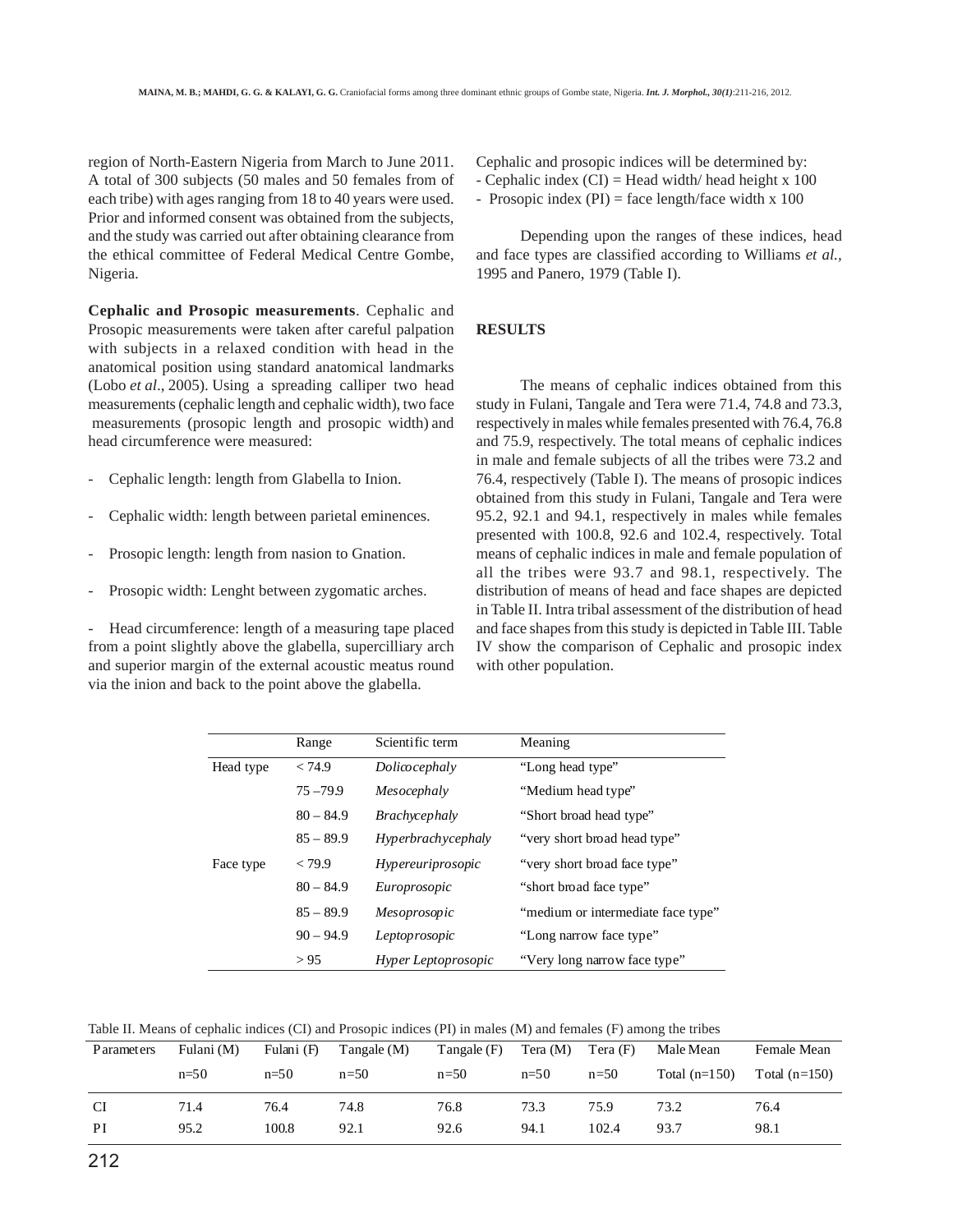|            | Parameters            | Fulani (M) | Fulani (F) | Tangale (M) | Tangale (F) | Tera (M) | Tera $(F)$ |
|------------|-----------------------|------------|------------|-------------|-------------|----------|------------|
|            |                       | $n = 50$   | $n = 53$   | $n=52$      | $n=67$      | $n=50$   | $n=50$     |
| Head ypes  | Dolicocephy           | 78%        | 41.50%     | 51.92%      | 37.31%      | 66%      | 46%        |
|            | Mesocephaly           | 18%        | 35.84%     | 32.69%      | 26.86%      | 32%      | 28%        |
|            | <b>Brach</b> ycephaly | 2%         | 13.20%     | 13.46%      | 23.88%      | 2%       | 22%        |
|            | Hyperbrachycephaly    | 2%         | 9.43%      | 1.92%       | 11.94%      | 0%       | 4%         |
| Face types | Hypereuriprosopic     | 4%         | 0%         | 1.9%        | 5.97%       | 2%       | 0%         |
|            | Euriprosopic          | 2%         | 3.77%      | 7.69%       | 14.92%      | 2%       | 6%         |
|            | Mesoprosopic          | 12%        | 7.54%      | 28.84%      | 17.91%      | 20%      | 6%         |
|            | Leptoprosopic         | 32%        | 18.86%     | 32.69%      | 25.37%      | 32%      | 10%        |
|            | Hyperleptoprosopic    | 50%        | 69.81%     | 28.84%      | 35.82%      | 44%      | 78%        |
|            |                       |            |            |             |             |          |            |

|  | Table III. Intra tribal percentage distribution of head shapes |  |  |
|--|----------------------------------------------------------------|--|--|
|--|----------------------------------------------------------------|--|--|

### **DISCUSSION**

Intra and inter group analyses placed all males of the three ethnic groups in the dolicocephalic head group (CI <74.9), while all females in the mesocephalic head group (CI between 75.9 and 76.8) (Table II). On the bases of face shapes, Fulani males and females are hyperleptoprosopic (PI > 95); Tangale males and females are both leptoprosopic (PI between 90 and 94.9); Tera males are leptoprosopic (PI 94.1) while their females are hyperleptoprosopic (PI 102.4) (Table II). However, total mean prosopic indices in all males (PI 93.7) and females (PI 98.1) of the three tribes placed them in the leptoprosopic and hyperleptoprosopic groups respectively. These findings contradict our previous study in north-eastern Nigerian population (Raji *et al*., 2010) where mean of males and females cephalic and prosopic indices placed them all in dolicocephalic head group and hyperleptoprosopic face group, respectively. This could be attributed to ethnic factor, which has been shown to affect head dimensions (Golalipour & Heydari, 2004, 2005; Bayat & Ghanbari, 2010), because, in this study we restricted our subjects to Fulani, Tangale and Tera of Gombe state region of North-Eastern Nigeria, while in our previous study we collected data from North-Eastern Nigerians irrespective of their tribes, which means the tribes in this region may individually have different head dimensions.

Intra tribal analyses from these findings revealed that dolicocephaly is the dominant head type  $(>37%)$  while hyperbrachycephaly is the rarest head type (<10%) in all the subjects, except Fulani males where both brachycephalic and hyperbrachycephalic head types are the most rare (2% each) (Table III). Hyperleptoprosopic face type was found to be the dominant face type among all the tribes  $($  > 35%)

except Tangale males whose dominant face type is leptoprosopic (32.69%). While the most rare face type is hypereuriprosopic in all the tribes  $(< 8\%)$  except in Fulani males where euriprosopic face type is the rarest (2%) and Tangale males where both euriprosopic and hypereuriprosopic face types are the most rare (2% each). Regarding the dominant head type, these findings are supported by a study carried out by Bharati et al. (2001) which concludes that head forms are dolicocephalic in tropical zones and brachycephalic in temperate zones. It also agrees with the work of Garba *et al*. (2008) in Maiduguri metropolis that reported the dominant head type in newborns to be dolicocephalic. The cephalic and prosopic indices from this study is agreed by some studies and contradicted by some studies (Table IV).

Anthropological studies based on racial changes have determined that people from Africa, India, Australia, central part of Europe and North America are dolicocephalic; The head shapes of peoples in the Pacific Ocean are of the brachycephalic type, while in the Middle East, Russia and central part of Europe are mesocephalic and most people leaving along the borders of the Atlantic Ocean are of the mesocephalic type (Chamella, 1997; Golalipour *et al*., 2003). Cephalic and prosopic indices from our study is agreed by some studies and contradicted by some studies (Table III). Variations in these indices between and within populations can be due to a complex interaction between genetic and environmental factors (Kasai *et al*., 1993). Moreover, ecological, biological, geographical, racial, gender and age factors have been reported to influence bodily dimensions (Okupe *et al.*, 1984; Tuli *et al.,* 1995; Rajlakshmi *et al*., 2001; Golalipour *et al.*, 2003).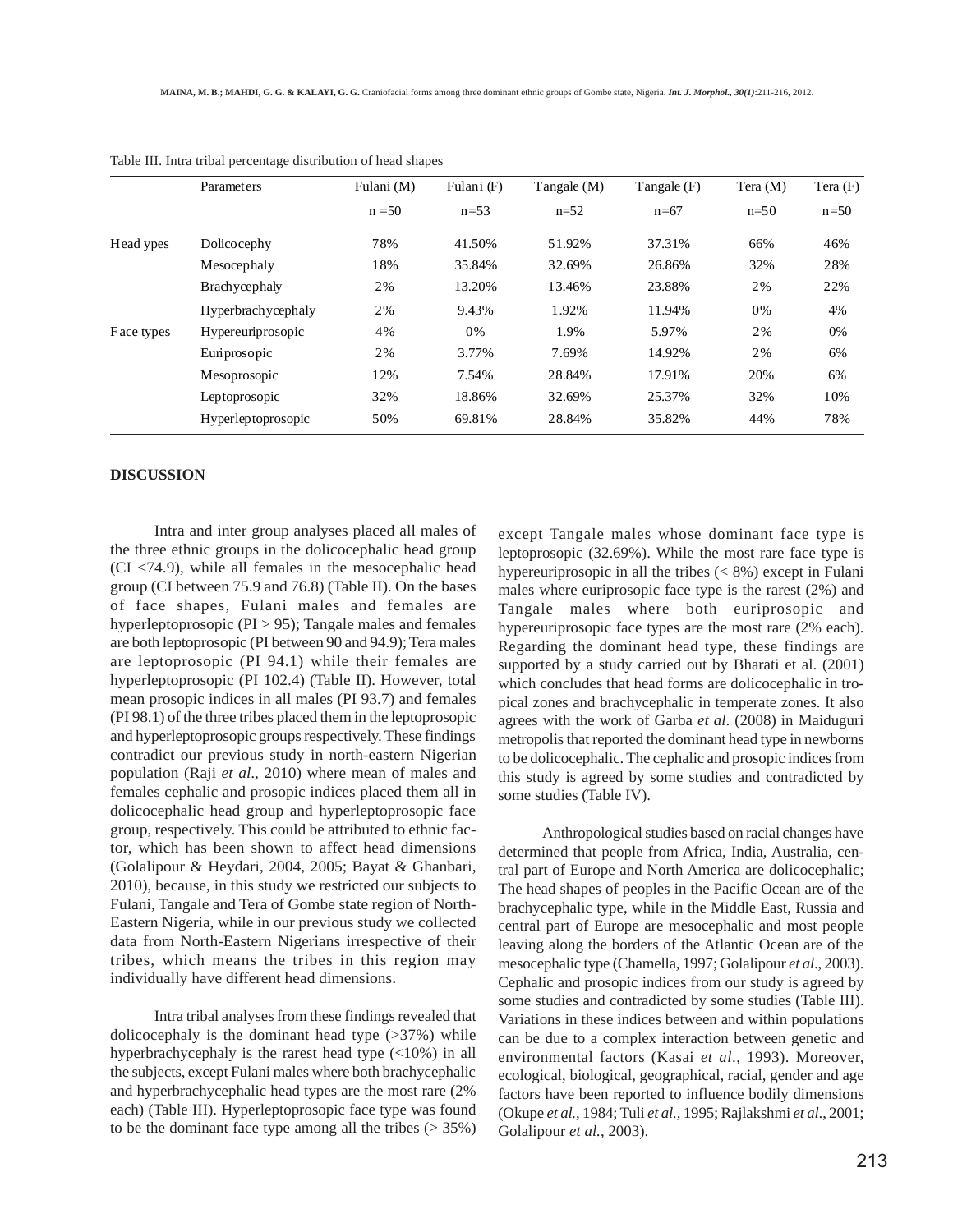| <b>Place and/People</b>      | <b>Reference</b>       | Age       | <b>Cephalic Index</b> | Prosopic Index |
|------------------------------|------------------------|-----------|-----------------------|----------------|
| Nigeria/Ogoni tribe males    | Oladipo et al. 2009    | 25-45     | 111.18                | Not included   |
| Nigeria/Ogoni tribe females  | Oladipo et al. 2009    | 25-45     | 75.09                 | Not included   |
| Nigeria/Ibibio tribe males   | Oladipo et al. 2010    | 18-83     | 79.85                 | Not included   |
| Nigeria/Ibibio tribe females | Oladipo et al. 2010    | 18-83     | 78.36                 | Not included   |
| Nigeria/Ogbia tribe males    | Eroje et al. 2010      | $2-18$    | 73.68                 | Not included   |
| Nigeria/Ogbia tribe females  | Eroje et al. 2010      | $2-18$    | 72.24                 | Not included   |
| Nigeria/kanun males          | Garba et al. 2008      | Newborn   | 70.03                 | 83.77          |
| Nigeria/kanuri females       | Garba et al. 2008      | Newborn   | 77.15                 | 82.84          |
| Nigeria/Babur males          | Garba et al. 2008      | Newborn   | 73.60                 | 80.74          |
| Nigeria/Babur females        | Garba et al. 2008      | Newborn   | 77.23                 | 81.03          |
| Nigeria/Jos                  | Umar et. al 2006       | 12-36     | 78.90                 | Not included   |
| Nigeria/Hausa                | Umar et al. 2011       | 13-30     | 75.85                 | Not included   |
| Nigeria/Yorubas              | Umar et al. 2011       | $13 - 30$ | 79.52                 | Not included   |
| Northeastern Nigeria Males   | Raji et al. 2010       | 19-35     | 71.90                 | 99.39          |
| Northeastern Nigeria females | Raji et al. 2010       | 19-35     | 73.92                 | 97.54          |
| Iran/Fars tribe              | Golalipour 2006        | 17-20     | 84                    | Not included   |
| North Iran/Fars Males        | Jahanshahi et al. 2008 | 17-20     | Not included          | 88.22          |
| North Iran/Fars females      | Jahanshahi et al. 2008 | 17-20     | Not included          | 84.48          |
| Iran/Turkmans                | Golalipour et al. 2003 | Newborn   | 77.00                 | 80.93          |
| Iran/Fars                    | Golalipour et al. 2003 | Newborn   | 77.97                 | 72.95          |
| North Iran/Turkman Males     | Jahanshahi et al. 2008 | 17-20     | Not included          | 87.25          |
| North Iran/Turkman females   | Jahanshahi et al. 2008 | 17-20     | Not included          | 81.48          |
| India/Punjabi students males | Mahajan et al. 2010    | 17-23     | 81.34                 | Not included   |
| India/Punjabi males          | Mahajan et al. 2010    | 17-23     | 85.75                 | Not included   |
| Indian/Gujurat males         | Shah & Jadhav 2004     | 17-23     | 80.42                 | Not included   |
| Indian/Gujurat females       | Shah & Jadhav 2004     | 17-23     | 81.20                 | Not included   |
| Chile/Mapuches               | Del Sol 2005           | 17-83     | 80.4                  | Not included   |
| Nigeria/Fulani males         | Present study          | 18-40     | 71.4                  | 95.2           |
| Nigeria/Fulani females       | Present study          | 18-40     | 76.4                  | 100.8          |
| Nigeria/Tangale males        | Present study          | 18-40     | 74.8                  | 92.1           |
| Nigeria/Tangale females      | Present study          | 18-40     | 76.8                  | 92.6           |
| Nigeria/Tera males           | Present study          | 18-40     | 73.3                  | 94.1           |
| Nigeria/Tera females         | Present study          | 18-40     | 75.9                  | 100.4          |

Table IV. Comparison of Cephalic and prosopic index with other population

The findings from this study reveal that all males and females of the three ethnic groups share close similarities in head shapes and some variations in face shapes. Furthermore, variation of head and face shapes from this study exist with other studies within and outside Nigeria.

**ACKNOWLEDGEMENTS**. We wish to record our appreciation to Aisha Umar Yaro, Abdulkadir Halliru, Hajara Isah Jibrin, Maisamari Chailau Abare, Maryam, the staffs and students of Gombe State University for their support and assistance during this study.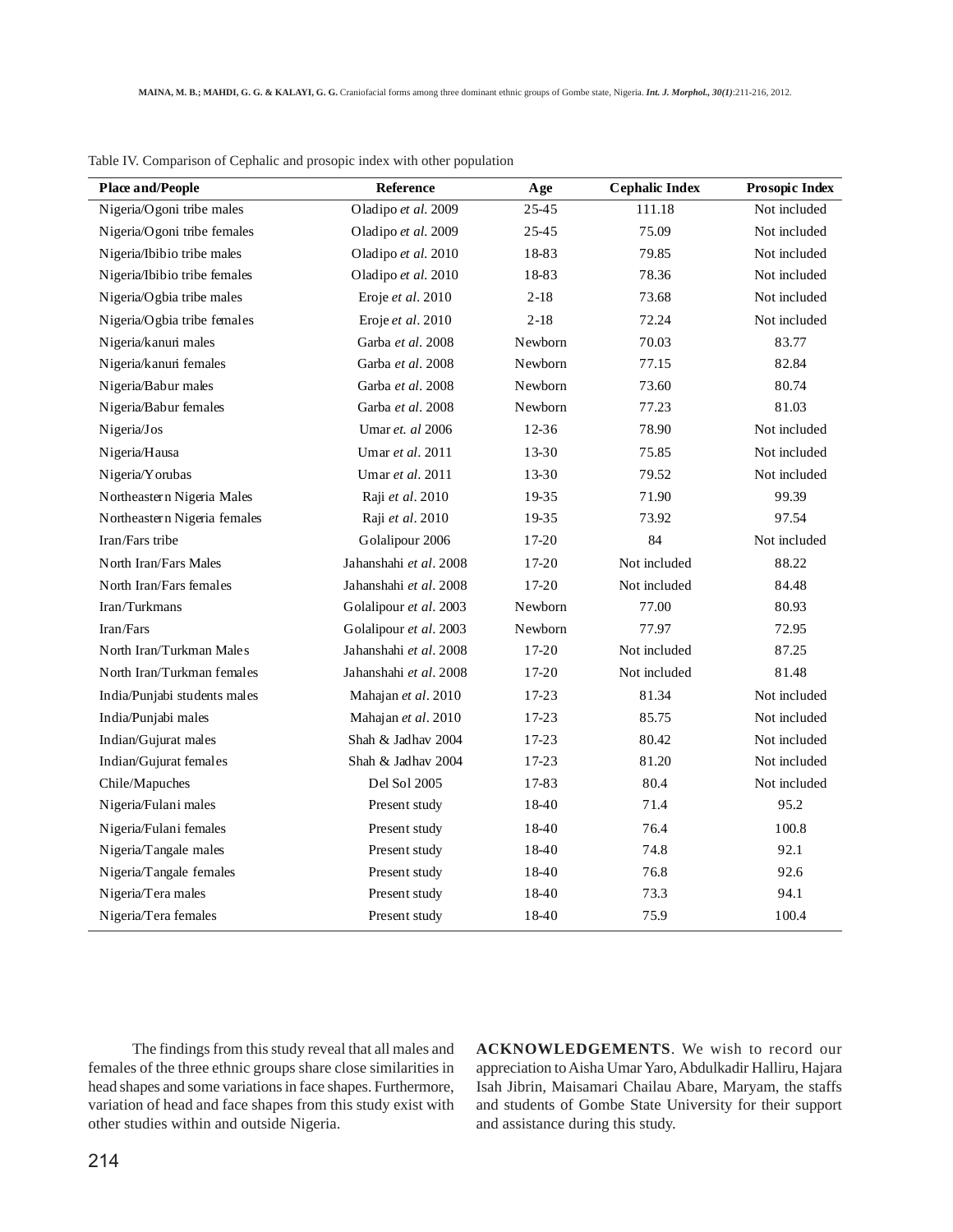**MAINA, M. B.; MAHDI, G. G. & KALAYI, G. G.** Formas craneofaciales entre tres grupos étnicos dominantes del estado de Gombe, Nigeria. *Int. J. Morphol., 30(1)*:211-216, 2012.

**RESUMEN:** Las medidas antropométricas tales como las formas craneales y faciales ofrecen importantes informaciones que son relevantes que pueden ser usadas en la cirugía orofacial y en la comprensión diagnóstica entre los pacientes y las poblaciones normales. No hay literatura publicada sobre los tipos de formas de la cabeza y la cara de los grupos étnicos Fulani, Tangale y Tera de Nigeria. Por lo tanto, este estudio se realizó para documentar las diversas formas craneales y faciales de estos grupos étnicos que residen en la región de Gombe, en el Noreste de Nigeria. Fueron medidos, longitud de la cabeza, ancho de la cabeza, circunferencia de la cabeza, longitud de la cara y ancho de la cara y se efectuaon los cálculos cefálicos y faciales en un total de 300 sujetos (150 hombres y mujeres 150). Los resultados analizados en los hombres Fulani, Tangale y Tera determinaron que éstos eran dolicocéfalos con una media de índices cefálicos menor que 74,9, mientras que las mujeres eran mesocefálicas, con índices cefálicos en el rango de 75 a 79,9. Con respecto a los tipos de cara, los hombres Fulanis y Tera se presentaron con índice prosopo en más del 95, por lo tanto, colocándolos en el grupo de cara hiperleptoprosópico, mientras que las mujeres Tangales y Tera presentaron en el índice prosopo un intervalo de 90 a 94,9, por lo tanto, colocándolas en el grupo leptoprosopo . Los resultados revelaron que los hombres y mujeres de los tres grupos étnicos comparten similitudes en los tipos de cabeza y algunas variaciones en los tipos de cara. Por otra parte, existe variación de las formas de cabeza y cara de este estudio con otros estudios realizados dentro y fuera de Nigeria.

#### **PALABRAS CLAVE: Índice cefálico; Índice prosopo; Tipos de cabeza; Tipos faciales.**

## **REFERENCES**

- Abolhasanzadeh, A. & Farahani, M. R. Standard international classification of head shapes of 22-24 years old in Tehran. *J. of Research in Medicine, 26*:281-5, 2003.
- Bayat. P. B. & Ghanbari. A. Comparison of the Cranial Capacity and Brain Weight of Arak (Central Iran) with other Subgroups of Iranian Population. *Int. J. Morphol., 28*:323-6, 2010.
- Bharati, S.; Som, S.; Bharati, P. & Vasulu, T. S. Climated and head form in India. *Am. J. Hum. Biol., 13*:626-34, 2001
- Chamella, M. *Biological anthropology. Translated to Persian (Farsi) by Nadri A.* 1st Ed. Tehran, Gostar Publisher, 1997.
- Cohen, M. M. Jr. & Kreiborg, S. Cranial size and configuration in the Apert syndrome. *J. Craniofac. Genet. Dev. Biol., 14*:153- 62, 1994.
- Del Sol, M. Cephalic index in a group of mapuche individuals in the IX Región of Chile. *Int. J. Morphol, 25*:241-6, 2005.
- Eroje, M. A.; Fawehinmi, H. B.; Jaja, B. N. & Yaakor, L. Cephalic Index of Ogbia Tribe of Bayesla State. *Int. J. Morphol., 28*:389- 92, 2010.
- Garba, S. H.; Numan, A. I. & Mishara, I. G. Craniofacial classification of normal newborns in Maiduguri metropolis, Nigeria*. Int. J. Morphol., 26*:407-10, 2008.
- Golalipour, M. J. & Haidari, K. Effect of the Ethnic Factor on Cranial Capacity and Brain Weight of Male Newborns in Northern Iran. *Neuroembryology and Aging, 5*:146-8, 2005.
- Golalipour, M. J. The variation of head shapes in 17-20 years old native Fars male in Gorgan-North of Iran. *Int. J. Morphol, 24*:187-90, 2006.
- Golalipour, M. J.; Haidari, K.; Jahanshahi, M. & Frahani, M. R. The shapes of head and face in normal male newborns in South-East of Caspian Sea (Iran-Gorgan). *Anat. Soc. India, 52*:28- 31,2003.
- Jahanshahi, M.; Golalipour, M. J. & Heidari, K. The effect of ethnicity on facial anthropometry in Northern Iran. *Singapore Med. J., 49*:940-3, 2008.
- Kasai, K.; Richard, L. C. & Brown, T. Comparative study of craniofacial morphology in Japanese and Australian aboriginal population. *Hum. Biol., 65*:821-34, 1993.
- Lobo, S. W.; Chandrashekhar, T. S. & Kumar, S. Cephalic index of Garung Community of Nepal-An anthropometric study. *Kathmandu Univ. Med. J., 3*:263-5, 2005.
- Mahajan, A.; Khurana, B. S.; Seema & Batra, A. P. S. The Study of Cephalic Index in Punjabi Students. J*. Punjab Acad. Forensic Med. Toxicol., 10*:24-6, 2010.
- Okupe, R. F.; Cooker, O. O. & Gbajumo, S. A. Assessment of fetal biparital diameter during normal pregnancy by ultrasound in Nigerian women. *Br. J. Obstet. Gynaecol., 99*:629-32, 1984.
- Oladipo, G. S.; Olotu, J. E. & Suleiman, Y. Anthropometric studies of cephalic indices of the Ogonis in Nigeria. *Asian J. Med. Sci., 1*:15-7, 2009.
- Oladipo, G. S.; Okoh, P. D. & Isong, E. E. Anthropometric Studies of Cephalic Length, Cephalic Breadth and Cephalic Indices of the Ibibios of Nigeria. *Asian J. Med. Sci., 2*:104-6, 2010.
- Radovic´, Z.; Muretic´, Zˇ.; Nemirovskij, V. & Gazˇi-Cˇoklica, V. Craniofacial Variations in a South Dalmatian Population. *Acta Stomatol. Croat., 34*:399-403, 2000.